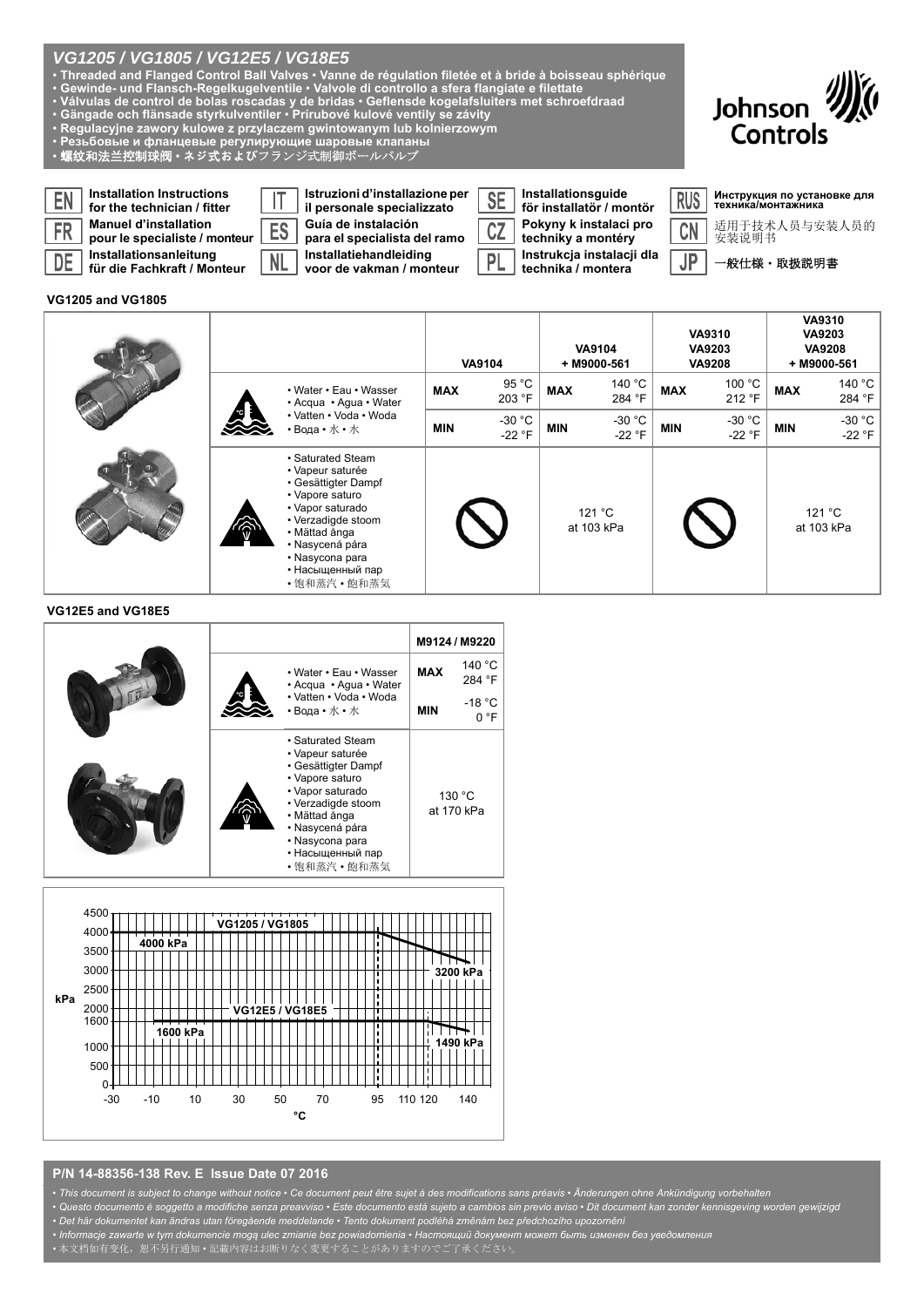## *VG1205 / VG1805 / VG12E5 / VG18E5*









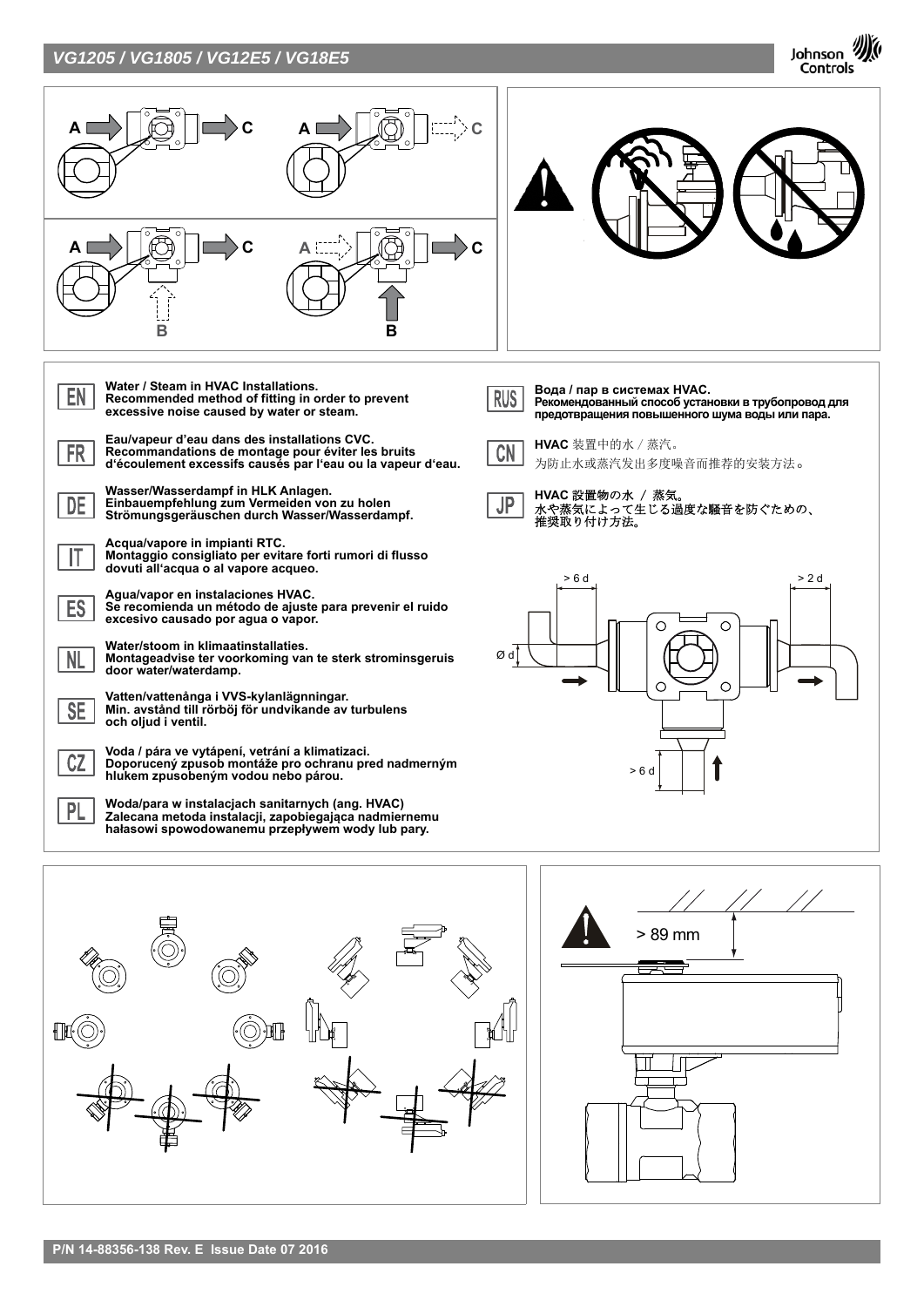## *VG1205 / VG1805 / VG12E5 / VG18E5*





**VG1xE5 + M9000-518 + M9124 VG1xE5 + M9000-519 + M9220**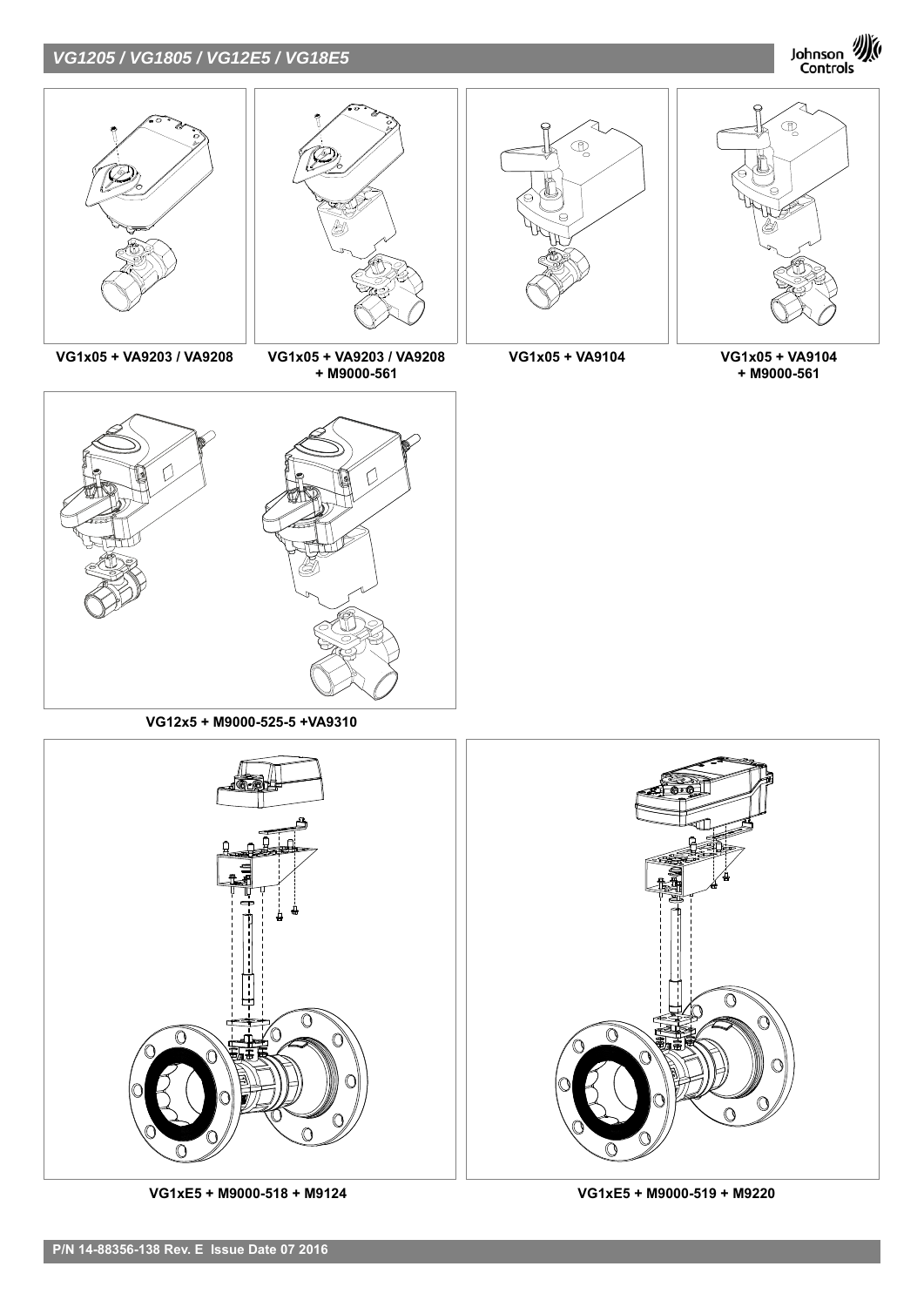

## **READ THIS INSTRUCTION SHEET AND THE SAFETY WARNINGS CAREFULLY BEFORE INSTALLING AND SAVE IT FOR FUTURE USE**

- The valve is designed to regulate the flow of water, water glycol solutions and steam in heating, ventilation and airconditioning systems.
- The use of other fluid is possible after consultation with the manufacturer.
- The installation must be done by persons familiar with installation, mounting, commissioning, operation and servicing of the product in strict accordance with the installation instructions and local regulations.
- Johnson Controls assumes no responsability for damages or injuries resulting from non-compliance with installation instructions or standard good practice when mounting, operating or maintaining the valves, even if not explicity mentioned in the installation instructions.
- Fitting, commissioning and servicing should be carried only by qualified personnel.
- There should be no mechanical tension in the pipework when the valve is fitted.
- The valve should not be used as a fixation point; it is supported by the pipework.
- The valve and the pipes must be free of dirt, welding beads, etc.
- Before removing the valve: the piping must not be under pressure; the fluid must be cooled down; the system must be drained.
- They are to be operated with the appropriate Johnson Controls actuators, only.
- Please refer to specification data.
- The installation of a strainer is strongly recommended.

### **LISEZ ATTENTIVEMENT LES PRÉSENTES INSTRUCTIONS ET LES CONSIGNES DE SÉCURITÉ AVANT DE PROCÉDER À L'INSTALLATION ET CONSERVEZ-LES AUX FINS D'UTILISATION ULTÉRIEURE**



FR

- La vanne est destinée à réguler le débit de l'eau, des solutions d'eau glycolée et de la vapeur des systèmes de chauffage, ventilation et climatisation.
- Il est possible d'utiliser d'autres fluides après avoir demandé l'avis fabricant.
- L'installation doit être effectuée par des personnes connaissant l'installation, le montage, la mise en route, l'exploitation et la maintenance du produit, dans le strict respect des instructions d'installation et de la réglementation locale.
- Johnson Controls n'assume aucune responsabilité en cas de dommages ou de blessures résultant d'une installation ne respectant pas les instructions ou les normes de bonne pratique lors du montage, de l'exploitation ou l'entretien des vannes, même en l'absence de mention explicite dans les instructions d'installation.
- Le raccordement, la mise en route et la maintenance doivent être exclusivement effectués par un personnel qualifié.
- Il ne doit pas y avoir de tension mécanique dans la tuyauterie lorsque la vanne est montée.
- La vanne en doit pas servir de point de fixation ; elle est soutenue par la tuyauterie.
- Aucune poussière, perle de soudure, etc. ne doit être présente sur la vanne et les tuyaux.
- Avant de déposer la vanne : la tuyauterie ne doit pas être sous pression ; le fluide doit être refroidi ; le système doit être purgé.
- Elles doivent exclusivement fonctionner avec les actionneurs Johnson Controls appropriés.
- Voir les données des spécifications.
- L'installation d'un filtre est fortement recommandée.



**LESEN SIE DIESE ANLEITUNG UND DIE SICHERHEITSHINWEISE VOR DER INSTALLATION SORGFÄLTIG DURCH UND BEWAHREN SIE SIE FÜR SPÄTERE REFERENZZWECKE AUF** 



• Das Ventil dient zur Durchflussregelung von Wasser, Wasser-Glykol-Lösungen und Dampf in Heizungs-, Lüftungs- und Klimaanlagen.

- Die Verwendung von anderen Flüssigkeiten ist nach Abstimmung mit dem Hersteller möglich.
- Die Installation muss von Personen durchgeführt werden, die mit der Installation, Montage, Inbetriebnahme, Bedienung und Wartung des Produkts vertraut sind, und unter strenger Befolgung der Installationsanweisungen und lokalen Richtlinien erfolgen
- Johnson Controls übernimmt keine Haftung für Schäden oder Verletzungen, die durch die Nichtbefolgung der Installationsanweisungen oder der anerkannten Standardverfahren bei der Montage, beim Betrieb oder bei der Wartung der Ventile hervorgerufen werden, auch wenn dies nicht ausdrücklich in den Installationsanweisungen erwähnt wird.
- Montage, Inbetriebnahme und Wartung dürfen nur von qualifiziertem Personal durchgeführt werden.
- Bei der Montage des Ventils darf keine mechanische Spannung in den Rohrleitungen vorliegen.
- Das Ventil darf nicht als Befestigungspunkt verwendet werden. Es wird von den Rohrleitungen gestützt.
- Das Ventil und die Rohre müssen frei von Schmutz, Schweißperlen usw. sein.
- Vor dem Entfernen des Ventils ist Folgendes sicherzustellen: Die Rohre dürfen nicht unter Druck stehen. Die Flüssigkeiten müssen abgekühlt sein. Das System muss entleert sein.
- Sie dürfen nur mit den geeigneten Johnson Controls Stellantrieben verwendet werden.
- Weitere Hinweise sind der technischen Spezifikation zu entnehmen.
- Die Installation eines Siebs wird dringend empfohlen.





- La valvola è progettata per regolare il flusso dell'acqua, le soluzioni acqua/glicole e il vapore nei sistemi di riscaldamento, la ventilazione e il condizionamento dell'aria.
- È possibile utilizzare altri fluidi previa consultazione del produttore.
- L'installazione deve essere eseguita da persone che abbiano familiarità con l'installazione, il montaggio, il commissioning, il funzionamento e la manutenzione del prodotto, attenendosi scrupolosamente alle istruzioni per l'installazione e alle norme locali.
- Johnson Controls non si assume alcuna responsabilità per danni o lesioni causate dal mancato rispetto delle istruzioni per l'installazione o le procedure standard durante il montaggio, il funzionamento o la manutenzione delle valvole, anche se non esplicitamente menzionato nelle istruzioni per l'installazione.
- È necessario che l'installazione, il commissioning e la manutenzione siano eseguiti esclusivamente da personale qualificato.
- Quando viene montata la valvola, è necessario che non sia presente alcuna tensione meccanica nella tubatura.
- La valvola deve essere utilizzata come punto di fissazione ed è supportata dalla tubatura.
- Sulla valvola e i tubi non devono essere presenti cordoni di saldatura, sporcizia e così via.
- Prima di rimuovere la valvola: la tubatura non deve essere sotto pressione; il fluido deve essere raffreddato; il sistema deve essere drenato.
- Utilizzare le valvole esclusivamente con gli attuatori Johnson Controls adatti.
- Fare riferimento ai dati di specifica.
- Si consiglia di installare un filtro.

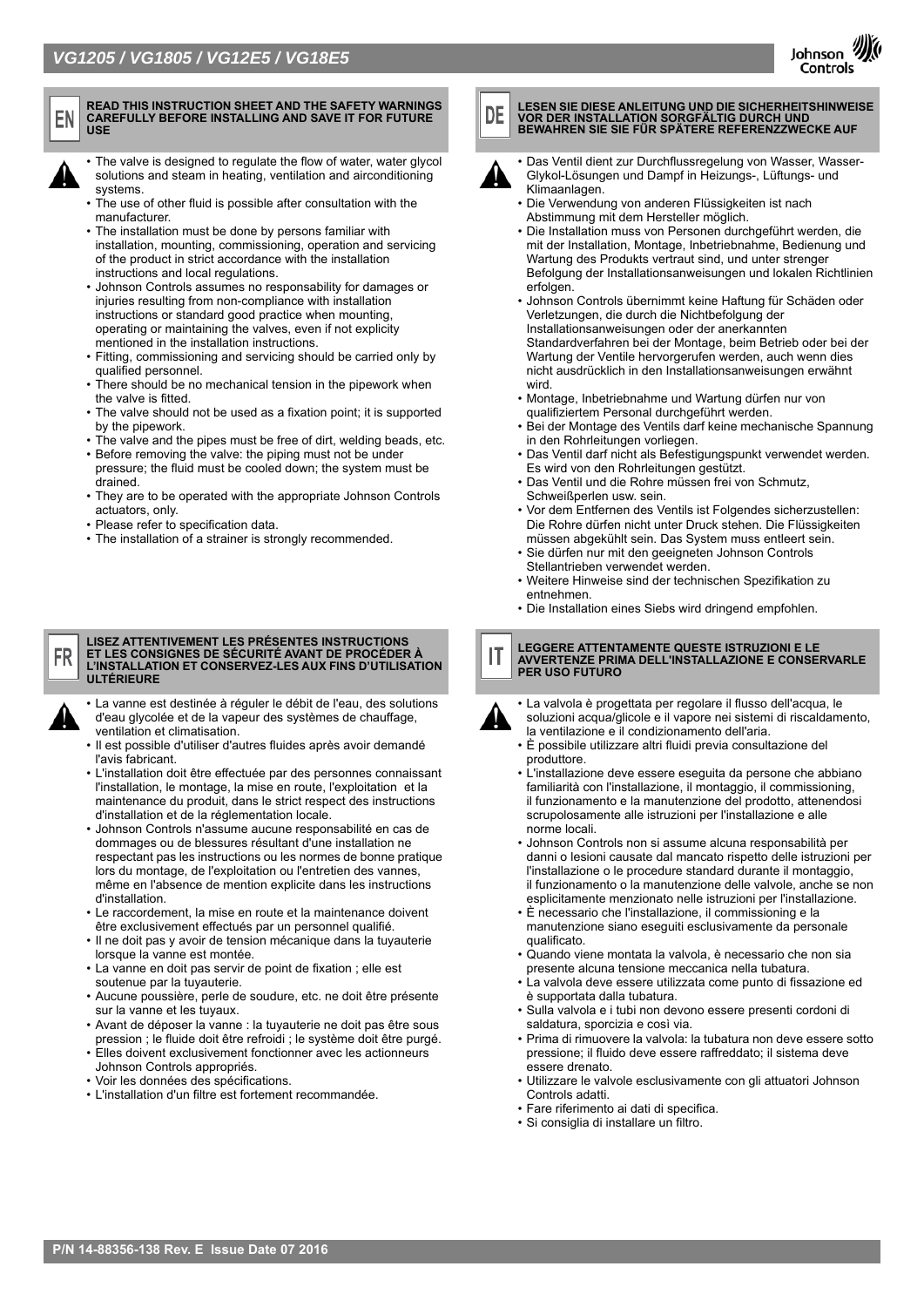

# **ANTES DE LA INSTALACIÓN, LEA ATENTAMENTE ESTAS INSTRUCCIONES Y LAS ADVERTENCIAS DE SEGURIDAD, Y CONSÉRVELAS PARA SU USO FUTURO**



• La válvula está diseñada para regular el caudal de agua, soluciones de agua glicol y vapor en sistemas de calefacción, ventilación y aire acondicionado.

- Se puede usar otro fluido, pero se debe consultar antes al fabricante.
- La instalación debe llevarla a cabo personal familiarizado con la instalación, el montaje, la puesta en marcha, el funcionamiento y el mantenimiento del producto, de acuerdo siempre con las instrucciones de instalación y los reglamentos locales.
- Johnson Controls no se responsabiliza de los daños o lesiones derivados del incumplimiento de las instrucciones de instalación o del código de buenas prácticas estándar durante el montaje, la utilización o el mantenimiento de las válvulas, incluso en el caso de que no se mencione explícitamente en las instrucciones de instalación.
- Las tareas de fijación, puesta en marcha y mantenimiento solo deben ser realizadas por personal cualificado.
- No debe haber ninguna tensión mecánica en el sistema de tuberías cuando se fije la válvula.
- La válvula no se debe usar como punto de fijación, ya que está apoyada sobre las tuberías.
- La válvula y las tuberías deben estar libres de suciedad, rebordes de soldadura, etc.
- Antes de quitar la válvula, las tuberías deben estar libres de presión, el fluido debe estar refrigerado y el sistema debe estar drenado.
- Únicamente se deben accionar con los actuadores adecuados de Johnson Controls.
- Consulte los datos de especificación.
- Se recomienda instalar un filtro.

## **LEES DIT INSTRUCTIEBLAD EN DE VEILIGHEIDSWAARSCHUWINGEN ZORGVULDIG VOORDAT DE INSTALLATIE WORDT UITGEVOERD, EN BEWAAR DIT MATERIAAL ZODAT U HET IN DE TOEKOMST OOK NOG KUNT RAADPLEGEN**

- De afsluiter is bedoeld voor het regelen van de toevoer van water, water-glycoloplossingen en stoom in verwarmings-, ventilatie- en airconditioningsystemen.
- Het gebruik van andere vloeistoffen is mogelijk na overleg met de fabrikant.
- De installatie dient te geschieden door personen die bekend zijn met de installatie, bevestiging, inwerkingstelling, bediening en het onderhoud van het product in strikte overeenstemming met de installatie-instructies en ter plaatse geldende voorschriften.
- Johnson Controls aanvaardt geen aansprakelijkheid voor schade of letsel als gevolg van het niet naleven van de installatie-instructies of normaal gebruikelijke werkwijze bij het bevestigen, bedienen of onderhouden van de afsluiters, zelfs indien niet uitdrukkelijk vermeld in de installatie-instructies.
- Montage, inwerkingstelling en onderhoud dienen uitsluitend te worden uitgevoerd door gekwalificeerd personeel.
- Er mag geen sprake zijn van mechanische spanning in het pijpwerk wanneer de afsluiter wordt gemonteerd.
- De afsluiter mag niet worden gebruikt als bevestigingspunt; hij wordt ondersteund door het pijpwerk.
- De afsluiter en de pijpen dienen vrij te zijn van vuil, lasrupsen enz.
- Vóór het verwijderen van de afsluiter: mag het pijpwerk niet onder druk staan; moet de vloeistof zijn afgekoeld; moet het systeem leeggelopen zijn.
- De afsluiters mogen uitsluitend worden bediend met de juiste aandrijvingen van Johnson Controls.
- Raadpleeg de specificatiegegevens.
- De installatie van een filter wordt sterk aangeraden.



Controls



SE

**LÄS DET HÄR INSTRUKTIONSBLADET OCH SÄKERHETSANVISNINGARNA NOGGRANT INNAN DU INSTALLERAR MODULEN OCH SPARA DEM FÖR FRAMTIDA BRUK** 



• Ventilen är avsedd att reglera vattenflöden, vattenglykolblandningar och ånga i system för uppvärmning, ventilation och luftkonditionering.

- Det finns möjlighet att använda andra vätskor efter rådfrågning av tillverkaren.
- Installationen måste utföras av personer som är förtrogna med installation, montering, driftsättning, handhavande och reparationer av produkten i nära överensstämmelse med installationsanvisningarna och lokala bestämmelser.
- Johnson Controls åtar sig inget ansvar för skador som uppstår på grund av att installationsanvisningarna inte följts eller att normal god praxis inte iakttagits vid montering, handhavande eller underhåll av ventilerna, även om det inte nämns uttryckligen i installationsanvisningarna.
- Montering, driftsättning och reparationer ska utföras av kvalificerad personal.
- Det får inte finnas någon mekanisk spänning i ledningssystemet när ventilen monteras.
- Ventilen får inte användas som fixeringspunkt. Den bärs upp av ledningssystemet.
- Ventilen och ledningarna måste vara fria från smuts, svetsdroppar, osv.
- Innan du tar bort ventilen får ledningarna inte vara under tryck, vätskan måste vara nedkyld och systemet tömt.
- Ventilerna får endast användas med lämpliga ställdon från Johnson Controls.
- Se information om specifikationer.
- Installation av ett filter rekommenderas starkt.

### **PŘED INSTALACÍ SI POZORNĚ PŘEČTĚTE TYTO POKYNY**  CZ **A BEZPEČNOSTNÍ VAROVÁNÍ A USCHOVEJTE JE PRO POZDĚJŠÍ POUŽITÍ**

- Ventil slouží k regulaci průtoku vody, roztoků voda/glykol a par v systémech vytápění, ventilace a klimatizace.
	- Používání jiných kapalin je možné po konzultaci s výrobcem. • Instalaci mohou provádět pouze osoby seznámené s instalací, montáží, uváděním do provozu, provozem a servisem výrobku přesně podle návodu k instalaci a místních předpisů.
	- Společnost Johnson Controls nepřijímá žádnou zodpovědnost za škody nebo zranění způsobené v důsledku nedodržení návodu k instalaci nebo standardních postupů při montáži, provozování a údržbě ventilů. To platí i v případech, kdy tato skutečnost není výslovně zmíněna v návodu k instalaci.
	- Montáž, uvedení do provozu a servis smějí provádět pouze kvalifikovaní pracovníci.
	- Při montáži ventilu nesmí být v potrubí mechanické napětí.
	- Ventil nesmí být používán pro upevnění jiných předmětů,
		- drží ho potrubí.
	- Ventil i potrubí nesmí být znečištěné ani nesmí obsahovat pozůstatky po svařování a podobně.
	- Před odstraněním ventilu: Potrubí nesmí být natlakované; kapalina musí být ochlazená; systém musí být vypuštěn.
	- Ventil může být řízen pouze příslušným servopohonem Johnson Controls.
	- Přečtěte si technické údaje.
	- Důrazně doporučujeme instalaci filtru.



NL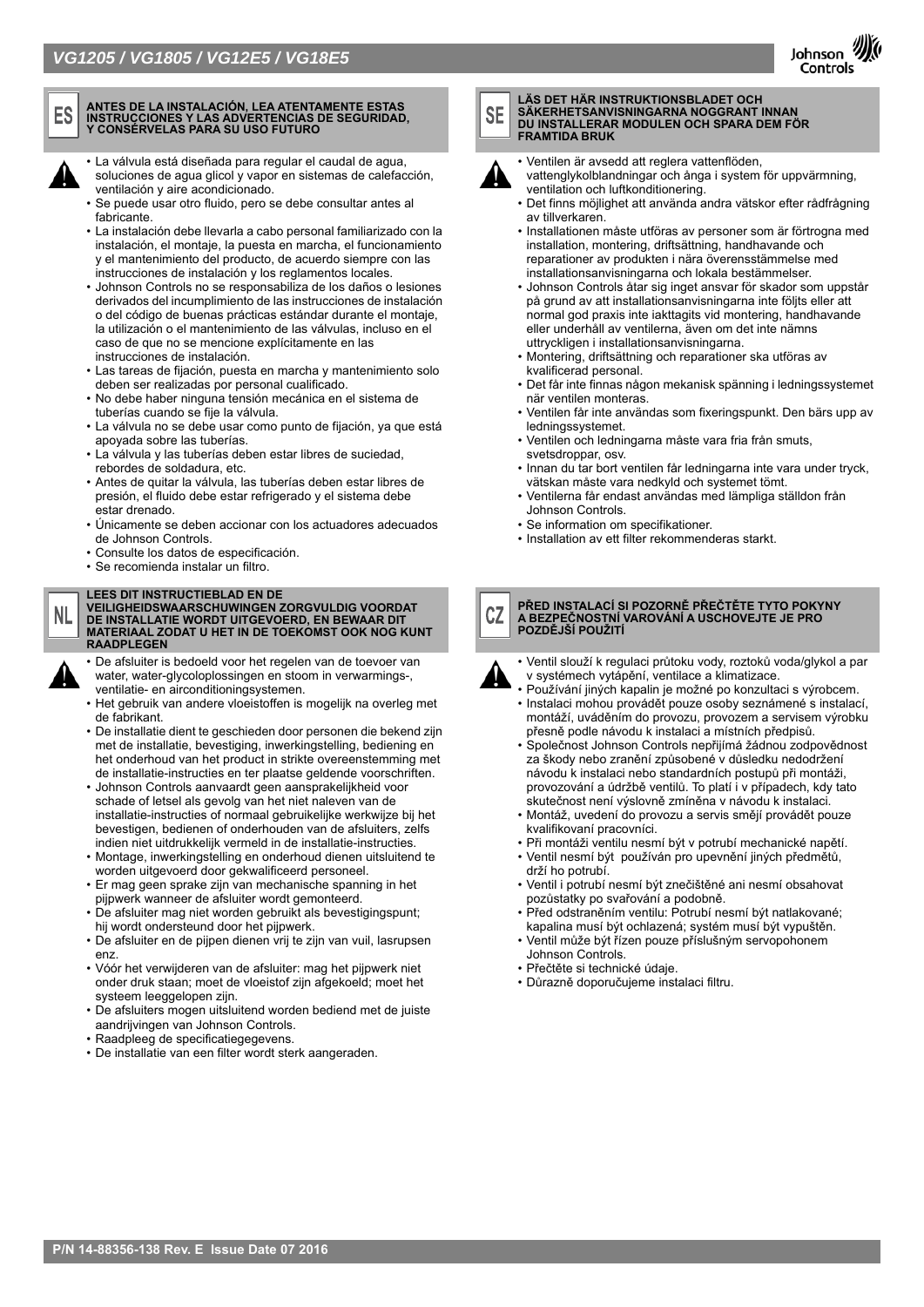

# **PRZED INSTALACJĄ NALEŻY UWAŻNIE PRZECZYTAĆ TĘ INSTRUKCJĘ I OSTRZEŻENIA DOTYCZĄCE BEZPIECZEŃSTWA ORAZ ZACHOWAĆ JE W CELU PÓŹNIEJSZEGO UŻYCIA** 安装前请仔细阅读安装说明书和安全警示,并保留以备将来使用

• Zawór służy do regulacji przepływu wody, roztworów wody i glikolu oraz pary w systemach ogrzewania, wentylacji i klimatyzacji

- Jeśli zawór ma być używany do regulacji przepływu innych płynów, należy skonsultować się z jego producentem.
- Instalację zaworu należy zlecić specjalistom posiadającym wiedzę z zakresu instalacji, montażu, kontroli, obsługi i naprawy produktu. Podczas instalacji należy ściśle przestrzegać dołączonej instrukcji oraz lokalnych przepisów prawa.
- Firma Johnson Controls nie bierze na siebie żadnej odpowiedzialności za szkody i uszkodzenia ciała spowodowane nieprzestrzeganiem instrukcji instalacji i standardów obejmujących dobre praktyki podczas montażu, obsługi lub naprawy zaworów, nawet jeśli nie zostało to wyraźnie określone w instrukcji instalacji.
- Instalację, kontrolę i odbiór oraz naprawę zaworów należy zlecać wykwalifikowanemu personelowi.
- Podczas instalacji zaworu w systemie rur nie może być obecne napięcie mechaniczne.
- Zawór nie może służyć jako punkt zaczepienia. Jest on mocowany we wnętrzu systemu rur.
- Zawór i rury muszą być wolne od zanieczyszczeń, ściegów spoiny itp.
- Przed wyjęciem zaworu: w rurach nie może być obecne ciśnienie. Płyn należy schłodzić i opróżnić rury.
- Do obsługi zaworów należy używać wyłącznie odpowiednich siłowników firmy Johnson Controls.
- Więcej informacji zawierają dane techniczne.
- Zalecane jest zamontowanie sitka.

### **ПЕРЕД УСТАНОВКОЙ ВНИМАТЕЛЬНО ПРОЧИТАЙТЕ НАСТОЯЩУЮ ИНСТРУКЦИЮ И УКАЗАНИЯ ПО RUS ОБЕСПЕЧЕНИЮ БЕЗОПАСНОСТИ, СОХРАНИТЕ ЭТУ ИНСТРУКЦИЮ ДЛЯ ПОСЛЕДУЮЩЕГО ИСПОЛЬЗОВАНИЯ**



- Клапан предназначен для регулирования потока воды, водно-гликолевых растворов и пара в системах отопления, вентиляции и кондиционирования воздуха.
- Возможно применение для других жидкостей после консультации с производителем.
- Монтаж должен выполняться лицами, обладающими навыками установки, монтажа, ввода в эксплуатацию, эксплуатации и технического обслуживания изделия в строгом соответствии с инструкциями по монтажу и местными нормативными актами.
- Johnson Controls не несет ответственности за повреждения или травмы, возникшие вследствие несоблюдения инструкций по монтажу или разумных мер безопасности при производстве работ по монтажу, эксплуатации или обслуживанию клапанов, даже если это не оговорено явным образом в инструкциях по монтажу.
- Установка клапана в трубопровод, ввод в эксплуатацию и обслуживание должны выполняться только квалифицированным персоналом.
- После установки клапана в трубопроводе не должно быть механического напряжения.
- Не допускается использовать клапан в качестве элемента фиксации; клапан должен поддерживаться трубопроводом.
- Не допускается наличие грязи, брызг металла от сварки и т. п. на поверхности клапана и труб.
- Перед демонтажем клапана: снять давление
- с трубопровода; дать охладиться жидкости; произвести дренаж в системе.
- Для управления этими клапанами должны применяться только соответствующие исполнительные механизмы Johnson Controls.
- Ознакомьтесь с техническими данными.
- Настоятельно рекомендуется установить фильтр грубой очистки.

• 此阀用于调节加热、通风和空调系统中的水流量、乙二醇水溶液 和蒸汽。

- 向制造商咨询后,也可以使用其他流体。
- 安装过程必须由熟悉产品安装、调试、操作和维修的人员执行, 且安装时必须严格遵守安装说明和当地法规。
- 即使安装说明中未明确提出,但安装、操作或维护阀时,若因未 遵守安装说明或未使用标准正确做法而造成任何损失或伤害, Johnson Controls 将不负任何责任。
- 仅合格人员可以对阀进行安装、调试和维修。
- 安装阀时,喉管中不应存在任何机械张力。
- 不应将阀用作固定点;阀应由喉管提供支持。
- 阀和管道上不得有污垢和焊道等物体。
- 移除阀前,必须满足以下条件:管道不得受压;流体必须已冷却 ;系统必须已排水。
- 操作时,此阀只能与合适的 Johnson Controls 传动装置共同使 用。
- 请参见规格参数。
- 强烈推荐安装粗滤器。



• バルブは、水、水グリコール溶液、および熱、換気、空調シス テムの蒸気の流れの調節ができるように設計されています。

- その他の流動体の使用については、メーカーにご相談くださ い。
- 設置は、設置指示および地域の規制に厳重に従い、製品の設 置、取り付け、作動および点検に精通している人が行ってくだ さい。
- ジョンソンコントロールズは、設置指示に明示的に言及されて いない場合でも、バルブの取り付け、操作または保守時の、設 置指示または標準的適正基準の不順守に起因する損傷や負傷に 責任を負いません。
- 取り付け、作動および点検は、資格のある人が行ってくださ い。
- バルブ取り付けの際に、配管に機械的張力があってはいけませ ん。
- バルブを固定点として使用してはいけません。バルブは配管で 支えます。
- バルブとパイプに汚れ、溶接ビードなどが付着しないようにし てください。
- バルブを取り外す前 : 配管が加圧下にあってはいけません。流 動体は冷却し、システムは水抜きしてください。
- これらの製品は、ジョンソンコントロールズの適切なアクチュ エーターとのみ動作します。
- 仕様データを参照してください。
- ろ過器の設置を強く推奨します。

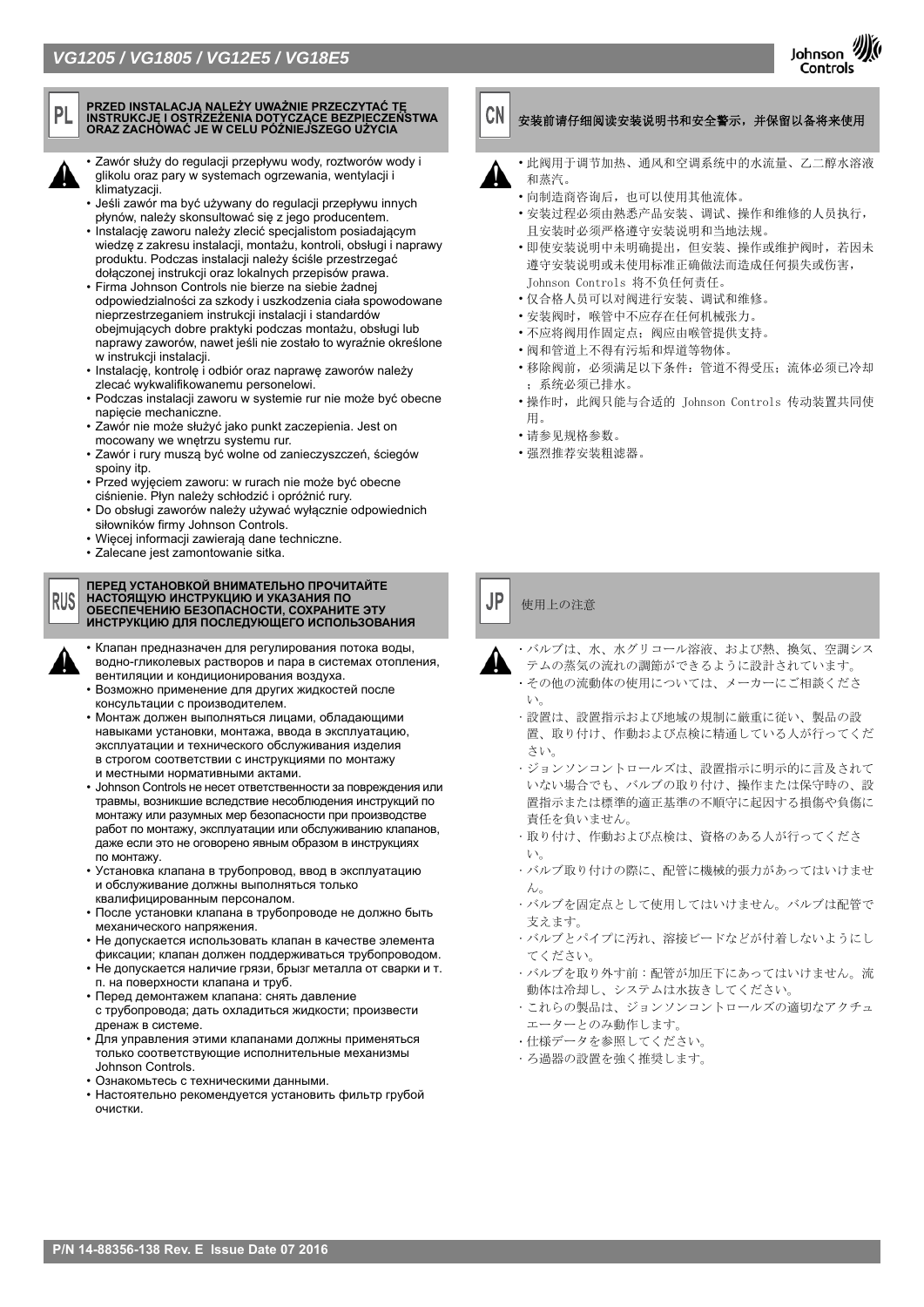

• **Compliance** • **Conformité** • **Konformität** • **Conformità** • **Conforme con** • **Voorschriften en normen** • **Överensstämmelse**  • **Shoda s požadavky norem a směrnic** • **Dane dotyczące zgodności** • **Соответствие стандартам** • 符合 • 認定規格

Johnson Controls, Inc., declares that this product is in compliance with the essential requirements and other relevant provisions of the PED (Pressure Equipment Directive) 97/23/EC.

← *Europe*

Johnson Controls, Inc., déclare que ce produit est conforme aux exigences essentielles et autres dispositions concernées de la PED (Directive concernant les équipements sous pression) 97/23/CE.

Johnson Controls, Inc., erklärt, dass dieses Produkt konform mit den wesentlichen Anforderungen und sonstigen anwendbaren Bestimmungen der DGRL (Druckgeräterichtlinie) 97/23/EG.

Johnson Controls, Inc. dichiara che questo prodotto è conforme ai requisiti fondamentali e altre relative disposizioni del PED (Pressure Equipment Directive) 97/23/EC.

Johnson Controls, Inc. declara que este producto cumple los requisitos fundamentales y otras disposiciones relevantes de la PED (Directiva sobre equipos a presión) 97/23/CE.

Johnson Controls, Inc., verklaart dat dit product voldoet aan de noodzakelijke vereisten en overige relevante bepalingen in de PED (Richtlijn Drukapparatuur) 97/23/EG.

Johnson Controls, Inc. uppger att denna produkt överensstämmer med kraven och andra relevanta bestämmelser i PED (tryckutrustningsdirektivet) 97/23/EG.

Společnost Johnson Controls, Inc. potvrzuje, že jsou tyto výrobky ve shodě se základními požadavky a dalšími relevantními ustanoveními směrnice EU PED 97/23/EC (Směrnice pro tlaková zařízení).

Firma Johnson Controls, Inc. oswiadcza, ze niniejszy produkt jest zgodny z istotnymi wymaganiami i innymi odpowiednimi przepisami okreslonymi w dyrektywie dotyczacej urzadzen cisnieniowych, 97/23/EC.

Johnson Controls, Inc. заявляет, что данное изделие соответствует обязательным требованиям и другим существенным положениям Директивы 97/23/EC по оборудованию, работающему под давлением (PED).